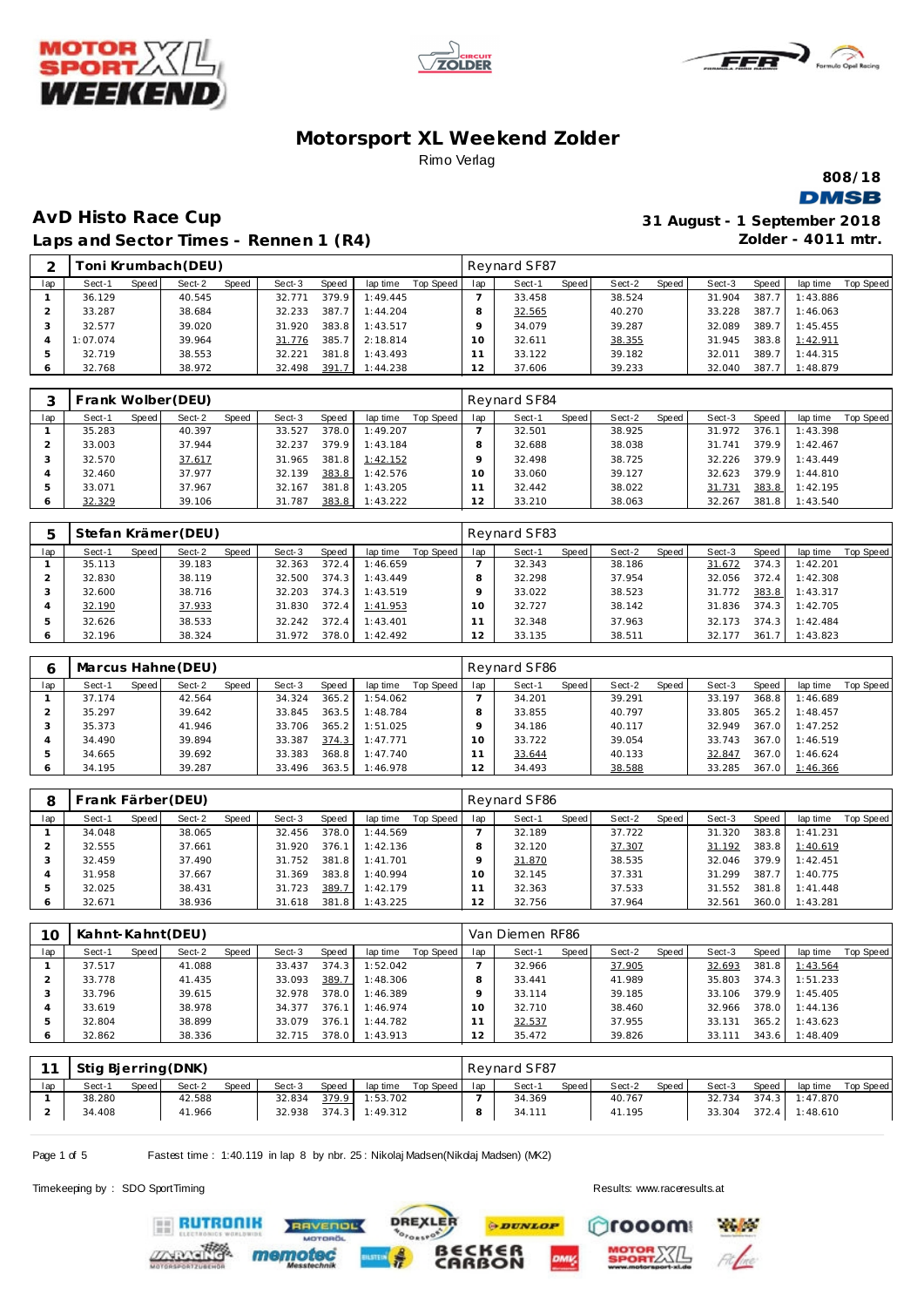





**808/18 DMSB** 

#### **AvD Histo Race Cup 31 August - 1 September 2018 Zolder - 4011 mtr.**

**Laps and Sector Times - Rennen 1 (R4)**

| 33.654 | 40.489 | $372.4$ 1:46.899<br>32.756      |    | 34.927 | 39.961 | 32.181 | 376.1 | 1:47.069 |
|--------|--------|---------------------------------|----|--------|--------|--------|-------|----------|
| 34.359 | 40.527 | 378.0 1:47.881<br>32.995        | 10 | 33.876 | 39.821 | 33.281 | 368.8 | 1:46.978 |
| 34.725 | 41.879 | 379.9 1:49.338<br>32.734        |    | 33.844 | 39.976 | 32.781 | 370.6 | 1:46.601 |
| 34.593 | 40.717 | $374.3$  <br>1:48.162<br>32.852 |    | 34.197 | 39.309 | 32.404 | 374.3 | 1:45.910 |

| 12  |        |       | Bernado Meyer (ESP) |              |        |       |          |           |     | Reynard SF82 |       |        |       |        |       |          |           |
|-----|--------|-------|---------------------|--------------|--------|-------|----------|-----------|-----|--------------|-------|--------|-------|--------|-------|----------|-----------|
| lap | Sect-1 | Speed | Sect-2              | <b>Speed</b> | Sect-3 | Speed | lap time | Top Speed | lap | Sect-1       | Speed | Sect-2 | Speed | Sect-3 | Speed | lap time | Top Speed |
|     | 38.570 |       | 43.875              |              | 36.000 | 351.6 | 1:58.445 |           |     | 37.585       |       | 44.201 |       | 36.391 | 350.0 | 1:58.177 |           |
|     | 37.150 |       | 43.289              |              | 35.682 | 351.6 | 1:56.121 |           |     | 38.221       |       | 43.626 |       | 35.964 | 348.4 | 1:57.811 |           |
|     | 37.271 |       | 43.730              |              | 36.372 | 345.2 | 1:57.373 |           |     | 36.933       |       | 43.466 |       | 35.529 | 348.4 | 1:55.928 |           |
|     | 37.927 |       | 43.654              |              | 35.901 | 348.4 | 1:57.482 |           |     | 36.831       |       | 43.162 |       | 37.716 | 348.4 | 1:57.709 |           |
|     | 37.039 |       | 45.081              |              | 39.905 | 350.0 | 2:02.025 |           | 10  | 38.608       |       | 43.605 |       | 36.278 | 346.8 | 1:58.491 |           |

| 13  |        |       | Günter Becker (DEU) |       |        |       |          |           |     | Schiesser F4 |       |        |       |        |       |          |           |
|-----|--------|-------|---------------------|-------|--------|-------|----------|-----------|-----|--------------|-------|--------|-------|--------|-------|----------|-----------|
| lap | Sect-1 | Speed | Sect-2              | Speed | Sect-3 | Speed | lap time | Top Speed | lap | Sect-1       | Speed | Sect-2 | Speed | Sect-3 | Speed | lap time | Top Speed |
|     | 35.804 |       | 40.693              |       | 33.096 | 387.7 | 1:49.593 |           |     | 34.775       |       | 39.450 |       | 32.536 | 381.8 | 1:46.761 |           |
|     | 34.469 |       | 40.444              |       | 32.859 | 374.3 | 1:47.772 |           |     | 34.344       |       | 41.955 |       | 33.187 | 378.0 | 1:49.486 |           |
|     | 34.281 |       | 39.477              |       | 32.356 | 387.7 | 1:46.114 |           |     | 35.562       |       | 40.582 |       | 33.715 | 379.9 | 1:49.859 |           |
|     | 34.388 |       | 39.269              |       | 33.214 | 387.7 | 1:46.871 |           |     | 34.571       |       | 40.039 |       | 32.780 | 379.9 | 1:47.390 |           |
|     | 33.992 |       | 39.956              |       | 33.428 | 381.8 | 1:47.376 |           |     | 34.336       |       | 39.909 |       | 32.875 | 376.7 | 1:47.120 |           |
| O   | 34.180 |       | 40.699              |       | 32.516 | 383.8 | 1:47.395 |           | 12  | 36.988       |       | 40.148 |       | 32.893 | 381.8 | 1:50.029 |           |

| 15  | Lars Clasen (DNK) |       |        |       |        |       |          |           |                | Reynard SF87 |       |        |       |        |       |          |           |
|-----|-------------------|-------|--------|-------|--------|-------|----------|-----------|----------------|--------------|-------|--------|-------|--------|-------|----------|-----------|
| lap | Sect-1            | Speed | Sect-2 | Speed | Sect-3 | Speed | lap time | Top Speed | lap            | Sect-1       | Speed | Sect-2 | Speed | Sect-3 | Speed | lap time | Top Speed |
|     | 35.171            |       | 40.699 |       | 32.965 | 374.3 | 1:48.835 |           |                | 33.083       |       | 38.517 |       | 31.803 | 379.9 | 1:43.403 |           |
|     | 33.198            |       | 38.481 |       | 32.153 | 370.6 | 1:43.832 |           |                | 32.474       |       | 39.773 |       | 31.792 | 374.3 | 1:44.039 |           |
|     | 33.072            |       | 38.465 |       | 32.081 | 374.3 | 1:43.618 |           |                | 32.166       |       | 38.440 |       | 31.803 | 374.3 | 1:42.409 |           |
|     | 32.809            |       | 38.580 |       | 31.879 | 376.1 | 1:43.268 |           | 10             | 32.571       |       | 38.244 |       | 31.525 | 374.3 | 1:42.340 |           |
|     | 32.914            |       | 39.020 |       | 31.931 | 376.1 | 1:43.865 |           |                | 32.125       |       | 38.109 |       | 31.738 | 374.3 | 1:41.972 |           |
|     | 32.923            |       | 38.516 |       | 31.807 | 379.9 | 1:43.246 |           | $\overline{2}$ | 32.673       |       | 38.015 |       | 31.583 | 381.8 | 1:42.271 |           |

| 16      |        |       | Henk van der Spoel(NLD) |       |        |       |          |           |            | Reynard SF84 |       |        |       |        |       |          |           |
|---------|--------|-------|-------------------------|-------|--------|-------|----------|-----------|------------|--------------|-------|--------|-------|--------|-------|----------|-----------|
| lap     | Sect-1 | Speed | Sect-2                  | Speed | Sect-3 | Speed | lap time | Top Speed | lap        | Sect-1       | Speed | Sect-2 | Speed | Sect-3 | Speed | lap time | Top Speed |
|         | 36.401 |       | 40.604                  |       | 33.264 | 361   | 1:50.269 |           |            | 33.126       |       | 38.558 |       | 32.811 | 367.0 | 1:44.495 |           |
|         | 33.806 |       | 39.440                  |       | 32.930 | 361.7 | 1:46.176 |           |            | 32.986       |       | 39.001 |       | 32.739 | 363.5 | 1:44.726 |           |
|         | 33.679 |       | 38.796                  |       | 32.729 | 363.5 | 1:45.204 |           |            | 33.492       |       | 38.433 |       | 32.594 | 368.8 | 1:44.519 |           |
|         | 33.566 |       | 38.622                  |       | 32.632 | 365.2 | 1:44.820 |           |            | 34.465       |       | 38.980 |       | 32.874 | 361.7 | 1:46.319 |           |
| 5       | 33.270 |       | 38.872                  |       | 32.858 | 358.3 | 1:45.000 |           |            | 33.391       |       | 38.822 |       | 32.984 | 358.3 | 1:45.197 |           |
| $\circ$ | 33.483 |       | 38.406                  |       | 32.638 | 365.2 | 1:44.527 |           | າ າ<br>ے ا | 33.807       |       | 38.570 |       | 33.454 | 360.0 | 1:45.831 |           |

| 22  | Roel Mulder (NLD) |       |        |       |        |       |          |           |                 | PRS RH <sub>02</sub> |       |        |       |        |       |          |           |
|-----|-------------------|-------|--------|-------|--------|-------|----------|-----------|-----------------|----------------------|-------|--------|-------|--------|-------|----------|-----------|
| lap | Sect-1            | Speed | Sect-2 | Speed | Sect-3 | Speed | lap time | Top Speed | lap             | Sect-1               | Speed | Sect-2 | Speed | Sect-3 | Speed | lap time | Top Speed |
|     | 37.266            |       | 42.030 |       | 35.169 | 346.8 | 1:54.465 |           |                 | 34.714               |       | 40.961 |       | 34.987 | 351.6 | 1:50.662 |           |
|     | 36.032            |       | 41.659 |       | 34.497 | 346.8 | 1:52.188 |           |                 | 34.994               |       | 41.490 |       | 34.912 | 350.0 | 1:51.396 |           |
|     | 35.126            |       | 41.502 |       | 34.306 | 348.4 | 1:50.934 |           |                 | 36.684               |       | 41.748 |       | 34.698 | 354.9 | 1:53.130 |           |
|     | 35,008            |       | 41.027 |       | 34.159 | 353.3 | 1:50.194 |           | 10 <sup>°</sup> | 35.095               |       | 40.665 |       | 34.328 | 353.3 | 1:50.088 |           |
|     | 34.930            |       | 40.375 |       | 34.601 | 351.6 | 1:49.906 |           |                 | 37.016               |       | 41.404 |       | 34.462 | 353.3 | 1:52.882 |           |
|     | 34.893            |       | 40.794 |       | 34.058 | 353.3 | 1:49.745 |           | 12              |                      |       |        |       |        |       |          |           |

| 25  |        |         | Nikolaj Madsen (DNK) |       |        |       |          |           | MK2 |        |       |        |       |        |       |          |           |
|-----|--------|---------|----------------------|-------|--------|-------|----------|-----------|-----|--------|-------|--------|-------|--------|-------|----------|-----------|
| lap | Sect-1 | Speed I | Sect-2               | Speed | Sect-3 | Speed | lap time | Top Speed | lap | Sect-1 | Speed | Sect-2 | Speed | Sect-3 | Speed | lap time | Top Speed |
|     | 35.647 |         | 39.882               |       | 32.939 | 393.8 | 1:48.468 |           |     | 31.917 |       | 37.167 |       | 31.366 | 402.1 | 1:40.450 |           |
|     | 32.533 |         | 37.070               |       | 32.928 | 400.0 | 1:42.531 |           |     | 31.959 |       | 36.877 |       | 31.283 | 402.1 | 1:40.119 |           |
|     | 32.187 |         | 37.426               |       | 31.665 | 402.1 | 1:41.278 |           |     | 31.803 |       | 37.226 |       | 31.709 | 400.0 | 1:40.738 |           |
|     | 31.817 |         | 37.898               |       | 32.520 | 381.8 | 1:42.235 |           | Ω   | 31.693 |       | 36.753 |       | 31.821 | 397.9 | 1:40.267 |           |
|     | 32.036 |         | 37.255               |       | 31.540 | 406.5 | 1:40.831 |           |     | 31.756 |       | 37.071 |       | 31.554 | 400.0 | 1:40.381 |           |
|     | 32.460 |         | 36.949               |       | 31.956 | 400.0 | 1:41.365 |           | l Z | 32.560 |       | 38.049 |       | 31.441 | 385.7 | 1:42.050 |           |

**PDUNLOP** 

ΟÑ

**DREXLER** 

Page 2 of 5 Fastest time : 1:40.119 in lap 8 by nbr. 25 : Nikolaj Madsen(Nikolaj Madsen) (MK2)

**TVENDL** 

Timekeeping by : SDO SportTiming Results:<www.raceresults.at>

**ERUTRONIK** 

rooom

**Physician** 

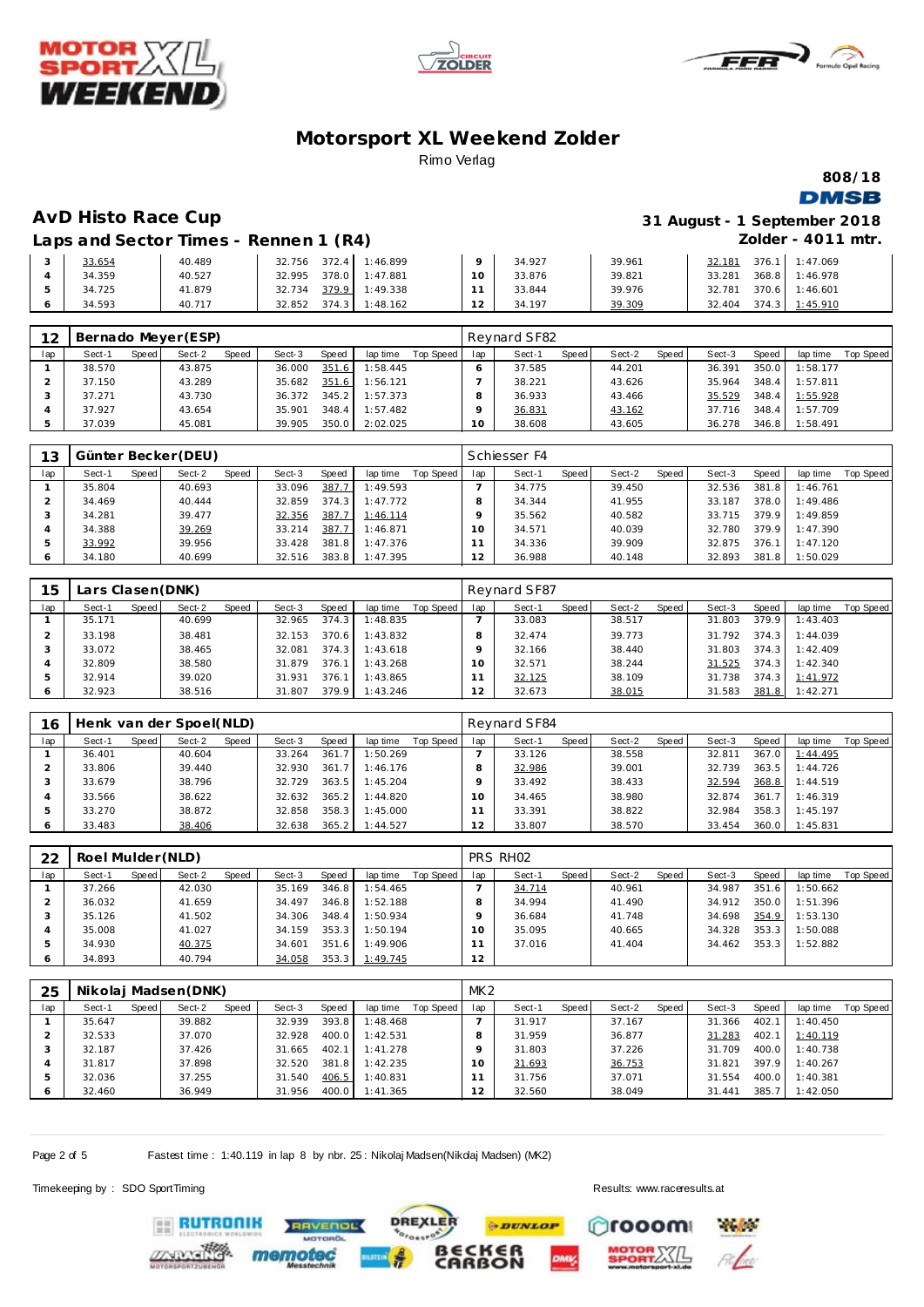





**808/18 DMSB** 

## **AvD Histo Race Cup 31 August - 1 September 2018 Laps and Sector Times - Rennen 1 (R4)**

**Zolder - 4011 mtr.**

| 35  |        |       | John Svensson (BEL) |       |        |       |          |           |     | Van Diemen JL12 |       |        |       |        |       |          |           |
|-----|--------|-------|---------------------|-------|--------|-------|----------|-----------|-----|-----------------|-------|--------|-------|--------|-------|----------|-----------|
| lap | Sect-1 | Speed | Sect-2              | Speed | Sect-3 | Speed | lap time | Top Speed | lap | Sect-1          | Speed | Sect-2 | Speed | Sect-3 | Speed | lap time | Top Speed |
|     | 35.544 |       | 39.923              |       | 33.581 | 363.5 | 1:49.048 |           |     | 33.781          |       | 38.880 |       | 32.990 | 368.8 | 1:45.651 |           |
| ▵   | 34.596 |       | 39.362              |       | 33.070 | 367.0 | 1:47.028 |           |     | 33.732          |       | 39.673 |       | 33.511 | 365.2 | 1:46.916 |           |
|     | 33.894 |       | 38.908              |       | 33.293 | 363.5 | 1:46.095 |           |     | 34.103          |       | 39.706 |       | 33.517 | 370.6 | 1:47.326 |           |
| 4   | 33.697 |       | 38.969              |       | 33.267 | 365.2 | 1:45.933 |           | 10  | 34.106          |       | 39.084 |       | 33.262 | 368.8 | 1:46.452 |           |
| ь   | 33.756 |       | 39.083              |       | 33.005 | 365.2 | 1:45.844 |           |     | 35.176          |       | 39.913 |       | 33.526 | 336.0 | 1:48.615 |           |
|     | 33.874 |       | 38.800              |       | 33.091 | 365.2 | 1:45.765 |           | 12  |                 |       |        |       |        |       |          |           |

| 43  | Armin Bohn (DEU) |       |        |       |        |       |          |           |     | Van Diemen RF83 |       |        |       |        |       |          |           |
|-----|------------------|-------|--------|-------|--------|-------|----------|-----------|-----|-----------------|-------|--------|-------|--------|-------|----------|-----------|
| lap | Sect-1           | Speed | Sect-2 | Speed | Sect-3 | Speed | lap time | Top Speed | lap | Sect-1          | Speed | Sect-2 | Speed | Sect-3 | Speed | lap time | Top Speed |
|     | 39.089           |       | 43.011 |       | 35.360 | 351.6 | 1:57.460 |           |     | 35.704          |       | 47.107 |       | 35.105 | 342.1 | 1:57.916 |           |
|     | 35.930           |       | 42.259 |       | 36.317 | 345.2 | 1:54.506 |           |     | 35.705          |       | 41.857 |       | 34.835 | 351.6 | 1:52.397 |           |
|     | 35.507           |       | 41.692 |       | 34.397 | 351.6 | 1:51.596 |           |     | 35.284          |       | 41.361 |       | 35.687 | 343.6 | 1:52.332 |           |
| 4   | 36.162           |       | 42.711 |       | 37.972 | 343.6 | 1:56.845 |           | 10  | 35.466          |       | 41.319 |       | 34.293 | 353.3 | 1:51.078 |           |
|     | 35.922           |       | 41.659 |       | 34.908 | 350.0 | 1:52.489 |           |     | 35.518          |       | 43.885 |       | 34.480 | 351.6 | 1:53.883 |           |
| O   | 35.735           |       | 42.079 |       | 35.223 | 351.6 | 1:53.037 |           | 12  |                 |       |        |       |        |       |          |           |

| 47  |        |       | Dieter Häckel (DEU) |       |        |       |          |           |          | Van Diemen RF88 |       |        |       |        |       |          |           |
|-----|--------|-------|---------------------|-------|--------|-------|----------|-----------|----------|-----------------|-------|--------|-------|--------|-------|----------|-----------|
| lap | Sect-1 | Speed | Sect-2              | Speed | Sect-3 | Speed | lap time | Top Speed | lap      | Sect-1          | Speed | Sect-2 | Speed | Sect-3 | Speed | lap time | Top Speed |
|     | 36.220 |       | 39.939              |       | 34.056 | 350.0 | 1:50.215 |           |          | 34.025          |       | 39.336 |       | 33.299 | 363.5 | 1:46.660 |           |
|     | 34.606 |       | 39.340              |       | 33.344 | 365.2 | 1:47.290 |           |          | 34.681          |       | 41.592 |       | 33.706 | 360.0 | 1:49.979 |           |
|     | 34.004 |       | 39.165              |       | 33.254 | 363.5 | 1:46.423 |           |          | 34.610          |       | 39.901 |       | 33.463 | 361.7 | 1:47.974 |           |
|     | 34.003 |       | 39.298              |       | 33.142 | 367.0 | 1:46.443 |           | $\Omega$ | 34.516          |       | 39.459 |       | 33.554 | 365.2 | 1:47.529 |           |
|     | 34.528 |       | 39.479              |       | 33.316 | 365.2 | 1:47.323 |           |          | 34.745          |       | 39.613 |       | 33.404 | 358.3 | 1:47.762 |           |
|     | 33.947 |       | 39.206              |       | 33.148 | 365.2 | 1:46.301 |           | 12       |                 |       |        |       |        |       |          |           |

| 50      | Oke Leuber(DEU) |       |        |       |        |       |          |           |     | Van Diemen RF88 |       |        |       |        |       |          |           |
|---------|-----------------|-------|--------|-------|--------|-------|----------|-----------|-----|-----------------|-------|--------|-------|--------|-------|----------|-----------|
| lap     | Sect-1          | Speed | Sect-2 | Speed | Sect-3 | Speed | lap time | Top Speed | lap | Sect-1          | Speed | Sect-2 | Speed | Sect-3 | Speed | lap time | Top Speed |
|         | 36.730          |       | 40.233 |       | 33.820 | 361.7 | 1:50.783 |           |     | 34.437          |       | 40.513 |       | 33.687 | 360.0 | 1:48.637 |           |
|         | 34.856          |       | 39.514 |       | 33.288 | 356.6 | 1:47.658 |           |     | 34.430          |       | 41.002 |       | 33.534 | 358.3 | 1:48.966 |           |
|         | 35.445          |       | 40.106 |       | 33.454 | 356.6 | 1:49.005 |           |     | 35.453          |       | 41.207 |       | 33.909 | 348.4 | 1:50.569 |           |
|         | 34.531          |       | 39.930 |       | 33.593 | 361.7 | 1:48.054 |           | 10  | 34.770          |       | 40.115 |       | 33.467 | 361.7 | 1:48.352 |           |
| 5       | 34.534          |       | 40.117 |       | 33.942 | 358.3 | 1:48.593 |           |     | 35.275          |       | 39.785 |       | 33.511 | 356.6 | 1:48.571 |           |
| $\circ$ | 34.592          |       | 39.769 |       | 33.443 | 356.6 | 1:47.804 |           | 12  |                 |       |        |       |        |       |          |           |

| 63  |        |       | Michael Klebe (DEU) |       |        |       |          |           |     | Van Diemen RF79 |       |        |       |        |       |          |           |
|-----|--------|-------|---------------------|-------|--------|-------|----------|-----------|-----|-----------------|-------|--------|-------|--------|-------|----------|-----------|
| lap | Sect-1 | Speed | Sect-2              | Speed | Sect-3 | Speed | lap time | Top Speed | lap | Sect-1          | Speed | Sect-2 | Speed | Sect-3 | Speed | lap time | Top Speed |
|     | 37.960 |       | 43.311              |       | 35.851 | 346.8 | 1:57.122 |           |     | 37.909          |       | 41.480 |       | 36.219 | 324.5 | 1:55.608 |           |
|     | 36.607 |       | 42.515              |       | 34.925 | 351.6 | 1:54.047 |           |     | 38.109          |       | 46.332 |       | 38.347 | 340.5 | 2:02.788 |           |
|     | 36.745 |       | 41.866              |       | 35.320 | 342.1 | 1:53.931 |           |     | 38.109          |       | 43.391 |       | 36.626 | 350.0 | 1:58.126 |           |
|     | 37.630 |       | 43.704              |       | 35.588 | 346.8 | 1:56.922 |           |     | 38.142          |       | 43.611 |       | 35.094 | 350.0 | 1:56.847 |           |
|     | 36.990 |       | 42.239              |       | 35.270 | 346.8 | 1:54.499 |           |     | 38.292          |       | 45.546 |       | 35.422 | 346.8 | 1:59.260 |           |

| 66  |        |       | Marvin Brand (DEU) |       |        |       |          |           |     | Van Diemen RF79 |       |        |         |        |       |          |           |
|-----|--------|-------|--------------------|-------|--------|-------|----------|-----------|-----|-----------------|-------|--------|---------|--------|-------|----------|-----------|
| lap | Sect-1 | Speed | Sect-2             | Speed | Sect-3 | Speed | lap time | Top Speed | lap | Sect-1          | Speed | Sect-2 | Speed I | Sect-3 | Speed | lap time | Top Speed |
|     | 37.221 |       | 43.582             |       | 34.947 | 351.6 | 1:55.750 |           |     | 36.092          |       | 42.121 |         | 33.810 | 358.3 | 1:52.023 |           |
|     | 34.924 |       | 41.379             |       | 34.809 | 361.7 | 1:51.112 |           |     | 34.642          |       | 41.654 |         | 34.295 | 348.4 | 1:50.591 |           |
|     | 35.097 |       | 41.199             |       | 34.522 | 360.0 | 1:50.818 |           |     | 34.682          |       | 41.118 |         | 34.454 | 350.0 | 1:50.254 |           |
|     | 36.837 |       | 41.585             |       | 34.095 | 356.6 | 1:52.517 |           |     | 34.975          |       | 40.591 |         | 35.283 | 343.6 | 1:50.849 |           |
|     | 37.020 |       | 42.644             |       | 34.041 | 353.3 | 1:53.705 |           |     | 35.443          |       | 41.181 |         | 34.175 | 345.2 | 1:50.799 |           |
|     | 36.877 |       | 41.760             |       | 33.914 | 353.3 | 1:52.551 |           | 12  |                 |       |        |         |        |       |          |           |

| 81  |        |       | Martin Walter (CHE) |       |        |       |          |           | Tatuus |        |       |        |        |        |       |          |           |
|-----|--------|-------|---------------------|-------|--------|-------|----------|-----------|--------|--------|-------|--------|--------|--------|-------|----------|-----------|
| lap | Sect-1 | Speed | Sect-2              | Speed | Sect-3 | Speed | lap time | Top Speed | lap    | Sect-1 | Speed | Sect-2 | Speed, | Sect-3 | Speed | lap time | Top Speed |
|     | 37.274 |       | 43.057              |       | 33.940 | 385.7 | 1:54.271 |           |        | 35.240 |       | 40.014 |        | 33.647 | 387.7 | 1:48.901 |           |
|     | 35.558 |       | 40.594              |       | 33.072 | 389.7 | 1:49.224 |           | Զ      | 35.003 |       | 41.694 |        | 33.383 | 393.8 | 1:50.080 |           |
|     | 35.190 |       | 40.248              |       | 33.079 | 383.8 | 1:48.517 |           |        | 35.045 |       | 40.984 |        | 35.038 | 385.7 | 1:51.067 |           |
|     |        |       |                     |       |        |       |          |           |        |        |       |        |        |        |       |          |           |

Page 3 of 5 Fastest time : 1:40.119 in lap 8 by nbr. 25 : Nikolaj Madsen(Nikolaj Madsen) (MK2)

**TVENDL** 

Timekeeping by : SDO SportTiming Results:<www.raceresults.at>





**EE RUTRONIK**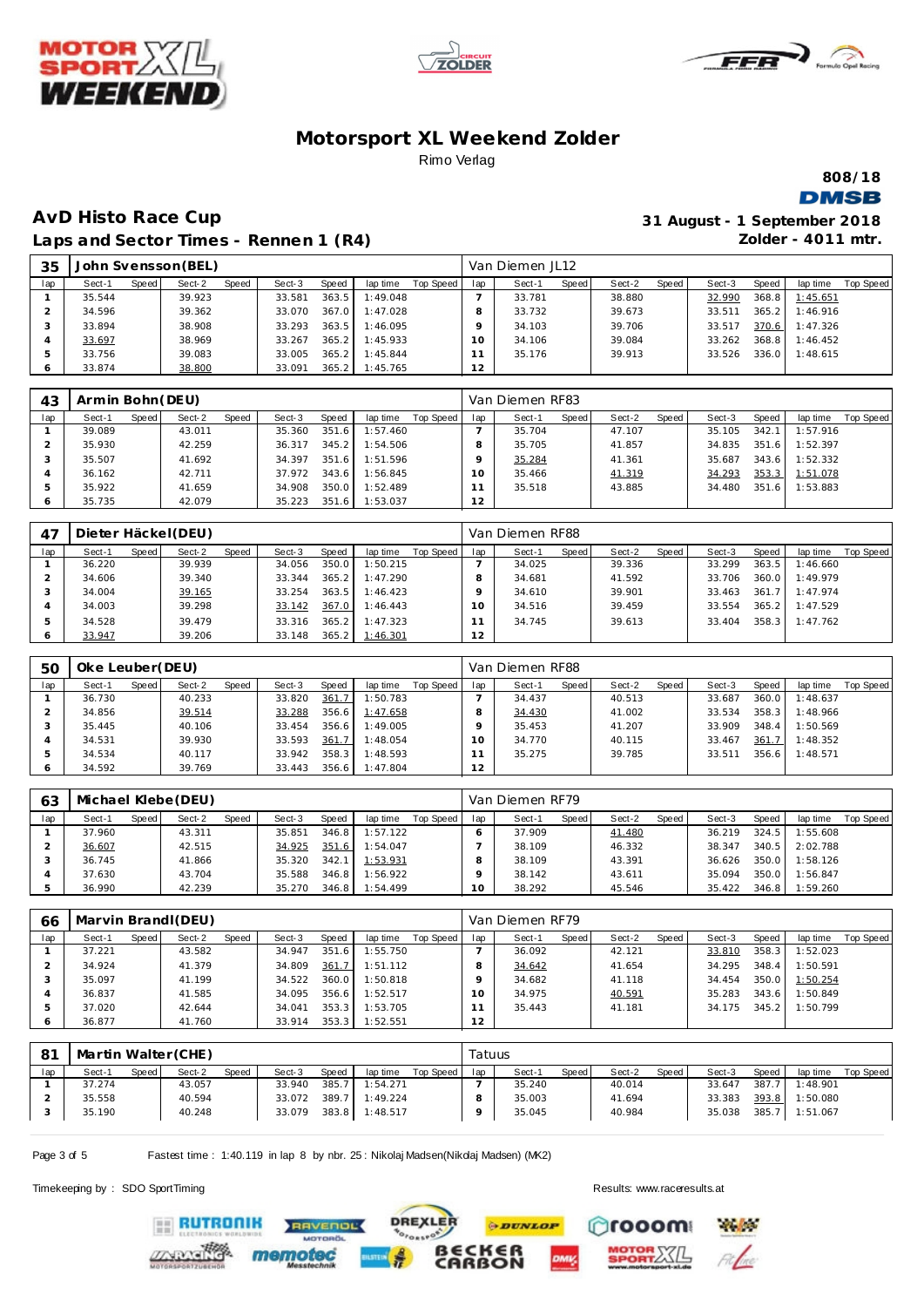





**808/18 DMSB** 

**AvD Histo Race Cup 31 August - 1 September 2018 Zolder - 4011 mtr.**

**Laps and Sector Times - Rennen 1 (R4)**

| 34.899 | 40.229 | 389.<br>33.191  | : 48.319 | $\sim$<br>. . | 35.157 | 40.218 | 33.159 | 393.8 | : 48.534 |
|--------|--------|-----------------|----------|---------------|--------|--------|--------|-------|----------|
| 35.615 | 40.507 | 379.9<br>33.526 | : 49.648 |               | 35.867 | 40.372 | 33.123 | 379.9 | : 49.362 |
| 35.419 | 40.839 | 381.8<br>33.194 | : 49.452 | $\sim$<br>∼   | 35.396 | 39.999 | 32.856 | 385.  | : 48.251 |

| 83  | Klaus Gräper (DEU) |       |        |       |        |       |          |           |     | Ray GRZ98 |       |        |       |        |       |          |           |
|-----|--------------------|-------|--------|-------|--------|-------|----------|-----------|-----|-----------|-------|--------|-------|--------|-------|----------|-----------|
| lap | Sect-1             | Speed | Sect-2 | Speed | Sect-3 | Speed | lap time | Top Speed | lap | Sect-1    | Speed | Sect-2 | Speed | Sect-3 | Speed | lap time | Top Speed |
|     | 36.045             |       | 49.208 |       | 33.071 | 376.1 | 1:58.324 |           |     | 34.144    |       | 38.413 |       | 32.347 | 385.7 | 1:44.904 |           |
|     | 34.654             |       | 40.642 |       | 32.859 | 393.8 | 1:48.155 |           |     | 33.639    |       | 40.708 |       | 32.220 | 389.7 | 1:46.567 |           |
|     | 34.138             |       | 39.915 |       | 32.622 | 393.8 | 1:46.675 |           |     | 33.378    |       | 39.457 |       | 32.754 | 385.7 | 1:45.589 |           |
|     | 33.785             |       | 38.965 |       | 32.213 | 389.7 | 1:44.963 |           | 10  | 33.498    |       | 39.081 |       | 32.250 | 395.8 | 1:44.829 |           |
|     | 33.362             |       | 38.592 |       | 32.565 | 387.7 | 1:44.519 |           |     | 33.419    |       | 38.520 |       | 32.129 | 387.7 | 1:44.068 |           |
|     | 33.557             |       | 38.470 |       | 32.332 | 391.7 | 1:44.359 |           | 12  | 35.497    |       | 39.431 |       | 32.197 | 370.6 | 1:47.125 |           |

| 84  | Eric Heudicourt(FRA) |       |        |       |        |       |          |           |     | Mygale |              |        |       |        |       |          |                  |  |  |
|-----|----------------------|-------|--------|-------|--------|-------|----------|-----------|-----|--------|--------------|--------|-------|--------|-------|----------|------------------|--|--|
| lap | Sect-1               | Speed | Sect-2 | Speed | Sect-3 | Speed | lap time | Top Speed | lap | Sect-1 | <b>Speed</b> | Sect-2 | Speed | Sect-3 | Speed | lap time | <b>Top Speed</b> |  |  |
|     | 37.321               |       | 41.786 |       | 34.358 | 383.8 | 1:53.465 |           |     | 34.723 |              | 47.622 |       | 33.584 | 289.7 | 1:55.929 |                  |  |  |
|     | 35.378               |       | 40.448 |       | 32.826 | 393.8 | 1:48.652 |           |     | 35.259 |              | 39.385 |       | 33.135 | 387.7 | 1:47.779 |                  |  |  |
|     | 34.797               |       | 40.125 |       | 32.869 | 391.7 | 1:47.791 |           |     | 33.877 |              | 40.973 |       | 33.272 | 389.7 | 1:48.122 |                  |  |  |
|     | 34.400               |       | 39.699 |       | 32.874 | 393.8 | 1:46.973 |           |     | 34.338 |              | 38.867 |       | 33.698 | 379.9 | 1:46.903 |                  |  |  |
|     | 33.746               |       | 40.648 |       | 33.045 | 389.7 | 1:47.439 |           | O   | 34.142 |              | 40.055 |       | 33.450 | 383.8 | 1:47.647 |                  |  |  |

| -91 | Nigel Thompson (GBR) |       |        |       |        |       |          |           |     | Van Diemen RF00 |       |        |       |        |       |          |           |  |  |
|-----|----------------------|-------|--------|-------|--------|-------|----------|-----------|-----|-----------------|-------|--------|-------|--------|-------|----------|-----------|--|--|
| lap | Sect-1               | Speed | Sect-2 | Speed | Sect-3 | Speed | lap time | Top Speed | lap | Sect-1          | Speed | Sect-2 | Speed | Sect-3 | Speed | lap time | Top Speed |  |  |
|     | 36.198               |       | 41.486 |       | 33.480 | 378.0 | 1:51.164 |           |     | 33.533          |       | 38.229 |       | 31.987 | 385.7 | 1:43.749 |           |  |  |
|     | 34.051               |       | 39.160 |       | 32.700 | 385.7 | 1:45.911 |           |     | 33.233          |       | 38.108 |       | 32.016 | 391.7 | 1:43.357 |           |  |  |
|     | 34.211               |       | 39.795 |       | 32.694 | 387.7 | 1:46.700 |           |     | 33.313          |       | 38.006 |       | 31.898 | 391.7 | 1:43.217 |           |  |  |
|     | 33.824               |       | 38.788 |       | 32.576 | 391.7 | 1:45.188 |           |     | 34.333          |       | 38.801 |       | 32.784 | 374.3 | 1:45.918 |           |  |  |
| 5   | 33.850               |       | 38.086 |       | 32.271 | 370.6 | 1:44.207 |           |     | 33.637          |       | 38.822 |       | 32.752 | 385.7 | 1:45.211 |           |  |  |
|     | 33.544               |       | 38.707 |       | 32.234 | 389.7 | 1:44.485 |           | 2   | 33.859          |       | 38.656 |       | 32.789 | 397.9 | 1:45.304 |           |  |  |

| 93  | Marc Linder (CHE) |       |        |       |        |       |          |           |     | Griffon |       |        |       |        |       |          |           |  |  |
|-----|-------------------|-------|--------|-------|--------|-------|----------|-----------|-----|---------|-------|--------|-------|--------|-------|----------|-----------|--|--|
| lap | Sect-1            | Speed | Sect-2 | Speed | Sect-3 | Speed | lap time | Top Speed | lap | Sect-1  | Speed | Sect-2 | Speed | Sect-3 | Speed | lap time | Top Speed |  |  |
|     | 37.710            |       | 42.365 |       | 33.312 | 370.6 | 1:53.387 |           |     | 33.931  |       | 39.215 |       | 33.051 | 368.8 | 1:46.197 |           |  |  |
|     | 34.080            |       | 38.998 |       | 33.071 | 372.4 | 1:46.149 |           |     | 33.625  |       | 41.070 |       | 32.915 | 374.3 | 1:47.610 |           |  |  |
|     | 33.744            |       | 39.404 |       | 32.765 | 378.0 | 1:45.913 |           |     | 35.367  |       | 40.246 |       | 34.784 | 367.0 | 1:50.397 |           |  |  |
|     | 33.702            |       | 39.486 |       | 32.567 | 376.1 | 1:45.755 |           | 0   | 34.141  |       | 40.764 |       | 33.125 | 370.6 | 1:48.030 |           |  |  |
|     | 33.694            |       | 40.862 |       | 32.727 | 378.0 | 1:47.283 |           |     | 34.097  |       | 39.474 |       | 32.883 | 370.6 | 1:46.454 |           |  |  |
| O   | 33.974            |       | 39.907 |       | 33.125 | 368.8 | 1:47.006 |           |     | 38.819  |       | 39.829 |       | 32.891 | 372.4 | 1:51.539 |           |  |  |

| Q <sub>7</sub> | Andreas Gühmann (CHE) |       |        |              |        |       |          |           |     | Griffon |       |        |       |        |       |          |           |  |  |  |
|----------------|-----------------------|-------|--------|--------------|--------|-------|----------|-----------|-----|---------|-------|--------|-------|--------|-------|----------|-----------|--|--|--|
| lap            | Sect-1                | Speed | Sect-2 | <b>Speed</b> | Sect-3 | Speed | lap time | Top Speed | lap | Sect-1  | Speed | Sect-2 | Speed | Sect-3 | Speed | lap time | Top Speed |  |  |  |
|                | 35.655                |       | 40.720 |              | 33.400 | 378.0 | 1:49.775 |           |     | 33.953  |       | 39.512 |       | 32.526 | 383.8 | 1:45.991 |           |  |  |  |
|                | 34.885                |       | 39.700 |              | 32.486 | 381.8 | 1:47.071 |           |     | 34.277  |       | 38.705 |       | 32.178 | 389.7 | 1:45.160 |           |  |  |  |
|                | 33.817                |       | 39.449 |              | 32.836 | 381.8 | 1:46.102 |           |     | 33.486  |       | 39.029 |       | 32.304 | 381.8 | 1:44.819 |           |  |  |  |
|                | 33.985                |       | 38.890 |              | 32.335 | 381.8 | 1:45.210 |           | 8   |         |       |        |       |        |       |          |           |  |  |  |

| 118 | Georges Tomsen (BEL) |       |        |       |        |       |          |           |     | Van Diemen RF90 |       |        |       |        |       |          |           |  |  |
|-----|----------------------|-------|--------|-------|--------|-------|----------|-----------|-----|-----------------|-------|--------|-------|--------|-------|----------|-----------|--|--|
| lap | Sect-1               | Speed | Sect-2 | Speed | Sect-3 | Speed | lap time | Top Speed | lap | Sect-1          | Speed | Sect-2 | Speed | Sect-3 | Speed | lap time | Top Speed |  |  |
|     | 37.231               |       | 41.908 |       | 35.123 | 353.3 | 1:54.262 |           |     | 35.483          |       | 40.635 |       | 33.971 | 356.6 | 1:50.089 |           |  |  |
|     | 36.020               |       | 41.833 |       | 34.324 | 356.6 | 1:52.177 |           |     | 34.958          |       | 40.872 |       | 33.962 | 361.7 | 1:49.792 |           |  |  |
|     | 35.105               |       | 41.725 |       | 34.192 | 358.3 | 1:51.022 |           |     | 36.015          |       | 41.894 |       | 34.129 | 363.5 | 1:52.038 |           |  |  |
|     | 35.183               |       | 40.688 |       | 34.412 | 356.6 | 1:50.283 |           | 10  | 35.386          |       | 40.454 |       | 34.675 | 356.6 | 1:50.515 |           |  |  |
|     | 34.941               |       | 41.263 |       | 34.302 | 358.3 | 1:50.506 |           |     | 37.879          |       | 40.570 |       | 34.741 | 350.0 | 1:53.190 |           |  |  |
|     | 34.921               |       | 41.532 |       | 35.627 | 339.0 | 1:52.080 |           | 12  |                 |       |        |       |        |       |          |           |  |  |

Page 4 of 5 Fastest time : 1:40.119 in lap 8 by nbr. 25 : Nikolaj Madsen(Nikolaj Madsen) (MK2)

Timekeeping by : SDO SportTiming Results:<www.raceresults.at>





**DREXLER** 

**Playfords** rooom